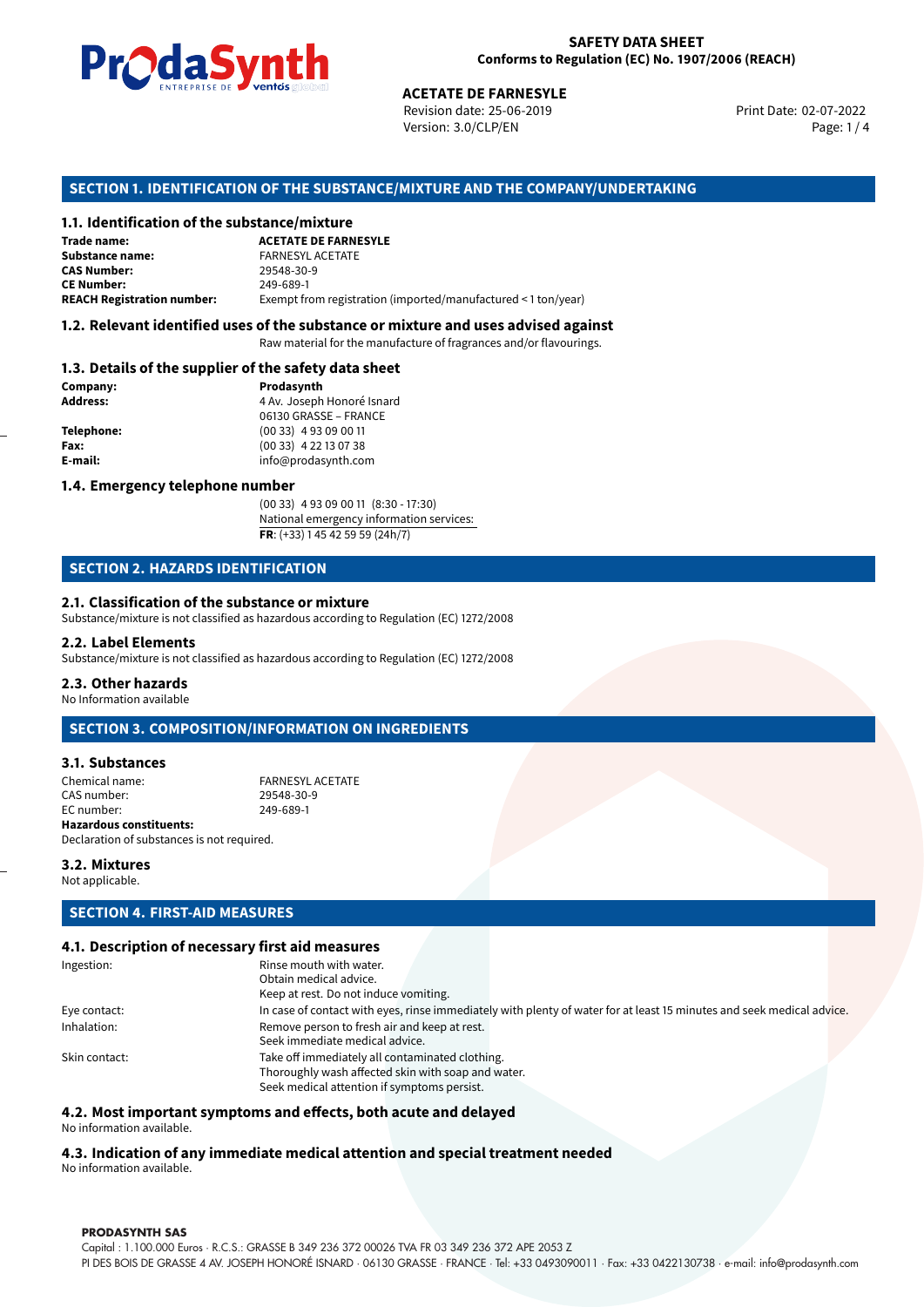

# **ACETATE DE FARNESYLE**<br>
Revision date: 25-06-2019<br> **Print Date: 02-07-2022**

Revision date: 25-06-2019 Version: 3.0/CLP/EN Page: 2 / 4

### **SECTION 5. FIRE-FIGHTING MEASURES**

### **5.1. Extinguishing Media**

Water spray, carbon dioxide, dry chemical powder or appropriate foam. For safety reasons do not use full water jet.

### **5.2. Special hazards arising from the substance or mixture**

Known or Anticipated Hazardous Products of Combustion: Emits toxic fumes under fire conditions.

### **5.3. Advice for firefighters**

High temperatures can lead to high pressures inside closed containers. Avoid inhalation of vapors that are created. Use appropriate respiratory protection. Do not allow spillage of fire to be poured into drains or watercourses. Wear self-contained breathing apparatus and protective clothing.

### **SECTION 6. ACCIDENTAL RELEASE MEASURES**

### **6.1. Personal precautions, protective equipment and emergency procedures**

Evacuate surronding areas. Ensure adequate ventilation. Keep unnecessary and unprotected personnel from entering. Do not breathe vapor/spray. Avoid contact with skin and eyes. Information regarding personal protective measures: see section 8.

### **6.2. Environmental precautions**

To avoid possible contamination of the environment, do not discharge into any drains, surface waters or groundwaters.

### **6.3. Methods and materials for containment and cleaning up**

Cover with an inert, inorganic, non-combustible absorbent material (e.g. dry-lime, sand, soda ash). Place in covered containers using non-sparking tools and transport outdoors. Avoid open flames or sources of ignition (e.g. pilot lights on gas hot water heater). Ventilate area and wash spill site after material pickup is complete.

### **6.4. Reference to other sections**

Information regarding exposure controls, personal protection and disposal considerations can be found in sections 8 and 13.

### **SECTION 7. HANDLING AND STORAGE**

#### **7.1. Precautions for safe handling**

Do not store or handle this material near food or drinking water. Do not smoke. Avoid contact with the eyes, skin and clothing. Wear protective clothing and use glasses. Observe the rules of safety and hygiene at work. Keep in the original container or an alternative made from a compatible material.

### **7.2. Conditions for safe storage, including any incompatibilities**

Store in tightly closed and preferably full containers in a cool, dry and ventilated area, protected from light. Keep away from sources of ignition (e.g. hot surfaces, sparks, flame and static discharges). Keep away from incompatible materials (see section 10).

### **7.3. Specific end use(s)**

No information available.

### **SECTION 8. EXPOSURE CONTROLS AND PERSONAL PROTECTION**

### **8.1. Control parameters**

Components with occupational exposure limits: None known.

### **8.2. Exposure controls**

| Appropriate engineering controls: | Measures should be taken to prevent materials from being splashed into the body.                                                            |  |  |
|-----------------------------------|---------------------------------------------------------------------------------------------------------------------------------------------|--|--|
|                                   | Provide adequate ventilation, according to the conditions of use. Use a mechanical exhaust if required.                                     |  |  |
| Eye/Face protection:              | Chemical safety goggles are recommended. Wash contaminated goggles before reuse.                                                            |  |  |
| Hand Protection:                  | Chemical-resistant gloves are recommended. Wash contaminated gloves before reuse.                                                           |  |  |
| Body protection:                  | Personal protective equipment for the body should be selected based on the task being performed and the risks                               |  |  |
|                                   | involved.                                                                                                                                   |  |  |
| <b>Respiratory Protection:</b>    | In case of insufficient ventilation, use suitable respiratory equipment.                                                                    |  |  |
| Environmental exposure controls:  | Emissions from ventilation or process equipment should be checked to ensure they comply with environmental<br>protection legislation.       |  |  |
|                                   | In some cases, filters or engineering modifications to the process equipment will be necessary to reduce emissions to<br>acceptable levels. |  |  |

#### **PRODASYNTH SAS**

Capital : 1.100.000 Euros · R.C.S.: GRASSE B 349 236 372 00026 TVA FR 03 349 236 372 APE 2053 Z PI DES BOIS DE GRASSE 4 AV. JOSEPH HONORÉ ISNARD · 06130 GRASSE · FRANCE · Tel: +33 0493090011 · Fax: +33 0422130738 · e-mail: info@prodasynth.com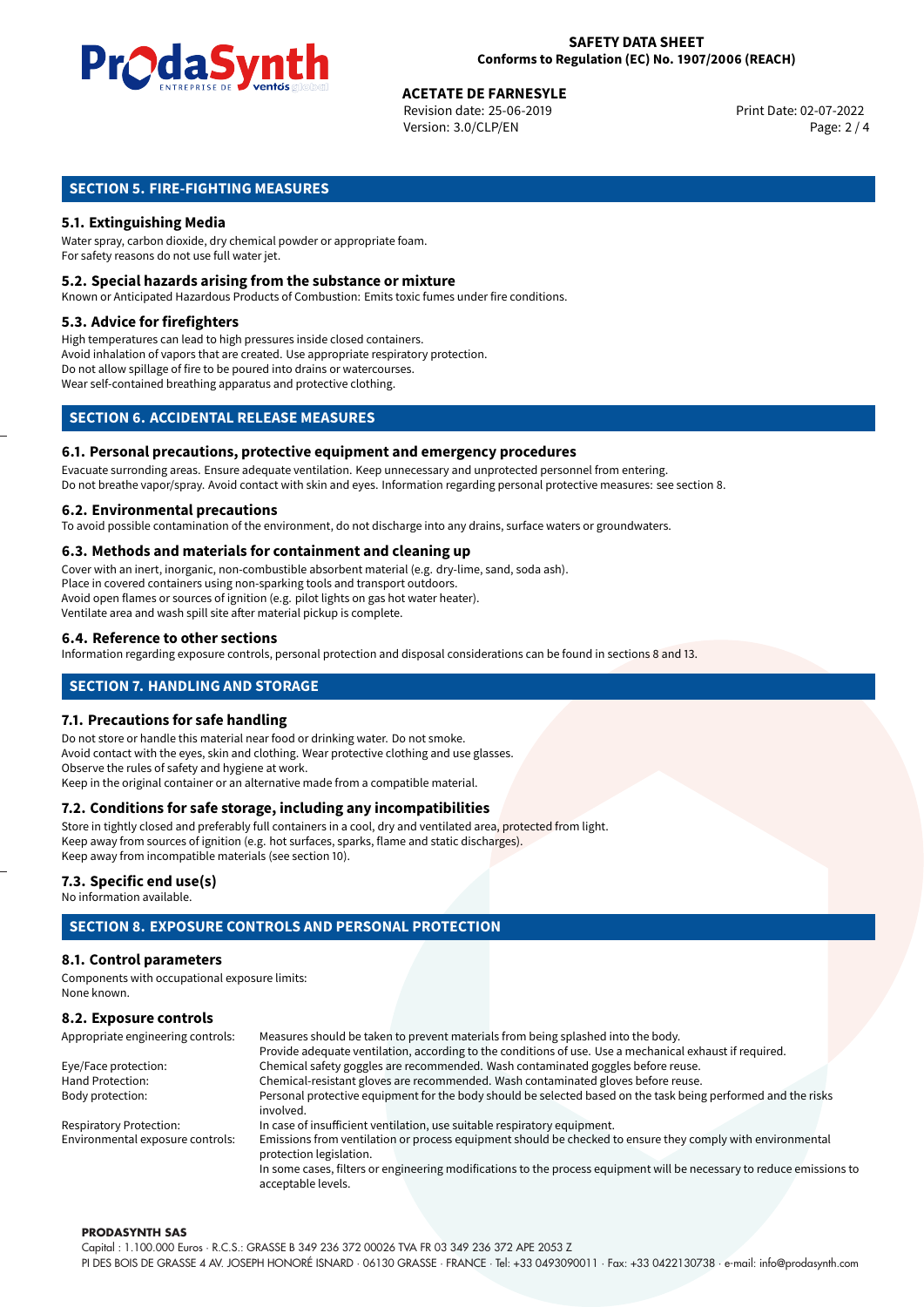

# **ACETATE DE FARNESYLE**<br>
Revision date: 25-06-2019<br> **Print Date: 02-07-2022**

Revision date: 25-06-2019 Version: 3.0/CLP/EN Page: 3 / 4

### **SECTION 9. PHYSICAL AND CHEMICAL PROPERTIES**

### **9.1. Information on basic physical and chemical properties**

Appearance: Liquid Colour: Conforms to standard Odour: Conforms to standard Odour theshold: Not determined pH: Not determined Melting point/freezing point: Not determined Boling point/boiling range: 162ºC(10 mm Hg) Flash point: 110 °C Evaporation rate: Not determined Flammability: Not determined Lower flammability/Explosive limit: Not determined Upper flammability/Explosive limit: Not determined Vapour pressure: Vapour pressure: Not determined Vapour Density: Not determined Density: 0,907−0,917 g/mL (20°C)<br>Relative density: 0,907−0,917 (20°C) Relative density: 0,907−0,917 (20°C)<br>Water solubility: 0,907−0,917 (20°C) Solubility in other solvents: SOLUBLE IN ETHANOL Partition coefficient n-octanol/water: Not determined Auto-ignition temperature: Not determined Decomposition temperature: Not determined Viscosity, dynamic:  $\blacksquare$ Viscosity, kinematic: Not determined Explosive properties: Not determined Oxidising properties: Not determined

**INSOLUBLE IN WATER** 

### **9.2. Additional information**

No information available.

### **SECTION 10. STABILITY AND REACTIVITY**

#### **10.1. Reactivity**

No hazardous reactions if stored and handled as prescribed/indicated.

### **10.2. Chemical stability**

The product is stable if stored and handled as prescribed/indicated.

#### **10.3. Possibility of hazardous reactions**

No hazardous reactions if stored and handled as prescribed/indicated.

### **10.4. Conditions to Avoid**

Conditions to Avoid: Excessive heat, flame or other ignition sources.

#### **10.5. Incompatible materials**

Avoid contact with strong acids and bases and oxidizing agents.

#### **10.6. Hazardous decomposition products**

During combustion may form carbon monoxide and unidentified organic compounds.

### **SECTION 11. TOXICOLOGICAL INFORMATION**

### **11.1. Information on toxicological effects**

| <b>Acute toxicity</b>                    | Based on the data available, the criteria for classification are not met. |
|------------------------------------------|---------------------------------------------------------------------------|
| <b>Skin corrosion/irritation</b>         | Based on the data available, the criteria for classification are not met. |
| Serious eye damage/irritation            | Based on the data available, the criteria for classification are not met. |
| <b>Respiratory or skin sensitisation</b> | Based on the data available, the criteria for classification are not met. |
| <b>Germ cell mutagenicity</b>            | Based on the data available, the criteria for classification are not met. |
| Carcinogenicity                          | Based on the data available, the criteria for classification are not met. |
| <b>Reproductive toxicity</b>             | Based on the data available, the criteria for classification are not met. |
| <b>STOT-single exposure</b>              | Based on the data available, the criteria for classification are not met. |
| <b>STOT-repeated exposure</b>            | Based on the data available, the criteria for classification are not met. |

#### **PRODASYNTH SAS**

Capital : 1.100.000 Euros · R.C.S.: GRASSE B 349 236 372 00026 TVA FR 03 349 236 372 APE 2053 Z

PI DES BOIS DE GRASSE 4 AV. JOSEPH HONORÉ ISNARD · 06130 GRASSE · FRANCE · Tel: +33 0493090011 · Fax: +33 0422130738 · e-mail: info@prodasynth.com